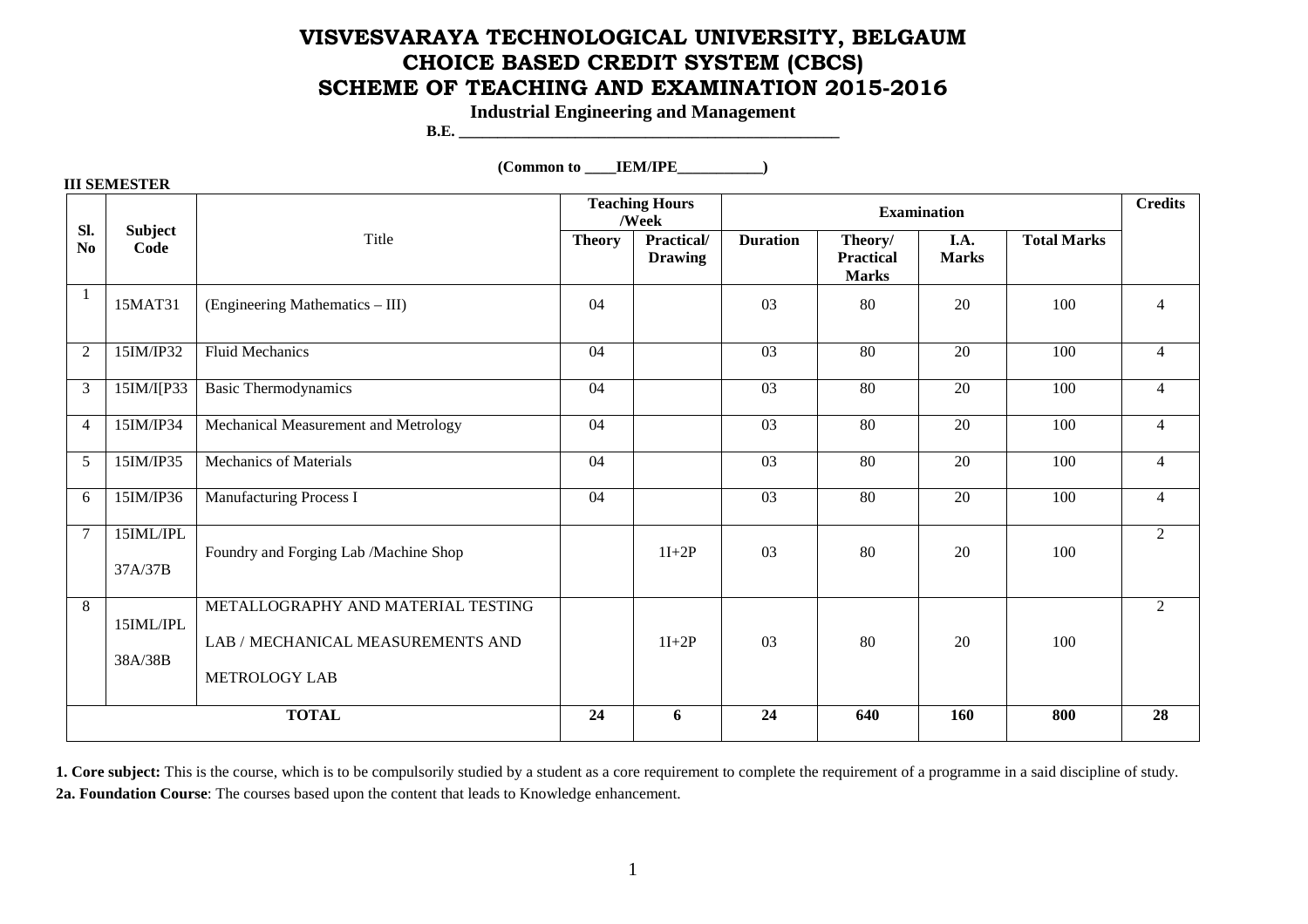### **VISVESVARAYA TECHNOLOGICAL UNIVERSITY, BELGAUM CHOICE BASED CREDIT SYSTEM (CBCS) SCHEME OF TEACHING AND EXAMINATION 2015-2016**

### **B.E. \_\_\_ Industrial Engineering and Management**

\_\_\_\_\_\_\_\_\_\_\_\_\_\_\_\_\_\_\_\_\_\_\_\_\_\_\_\_\_\_\_\_\_\_\_\_\_\_\_\_\_\_\_\_\_\_

### **(Common to \_\_ IEM/IPE \_\_\_\_\_\_\_\_\_\_\_\_\_)**

|                |                      |                                                                                                                                                        | <b>Teaching Hours</b><br>/Week |                                    | <b>Examination</b> |                                |                   |                    | <b>Credits</b> |
|----------------|----------------------|--------------------------------------------------------------------------------------------------------------------------------------------------------|--------------------------------|------------------------------------|--------------------|--------------------------------|-------------------|--------------------|----------------|
| Sl. No         | <b>Subject Code</b>  | Title                                                                                                                                                  | <b>Theory</b>                  | <b>Practical</b><br><b>Drawing</b> | <b>Duration</b>    | Theory/<br>Practica<br>l Marks | <b>I.A. Marks</b> | <b>Total Marks</b> |                |
| 1              | 15MAT 41             | Core Subject (Engineering Mathematics -<br>IV)                                                                                                         | 04                             |                                    | 03                 | 80                             | 20                | 100                | $\overline{4}$ |
| 2              | 15IM/IP 42           | <b>Computer Aided Machine Drawing</b>                                                                                                                  | 04                             |                                    | 03                 | 80                             | 20                | 100                | $\overline{4}$ |
| $\mathfrak{Z}$ | 15IM/IP43            | <b>Kinematics of Machines</b>                                                                                                                          | 04                             |                                    | 03                 | 80                             | 20                | 100                | $\overline{4}$ |
| $\overline{4}$ | 15IM/IP 44           | <b>Manufacturing Process II</b>                                                                                                                        | 04                             |                                    | 03                 | 80                             | 20                | 100                | $\overline{4}$ |
| 5 <sup>5</sup> | 15IM/IP45            | Material Science and Metallurgy                                                                                                                        | 04                             |                                    | 03                 | 80                             | 20                | 100                | $\overline{4}$ |
| 6              | 15IM/IP46            | CAD/CAM                                                                                                                                                | 04                             |                                    | 03                 | 80                             | 20                | 100                | $\overline{4}$ |
| $\overline{7}$ | 15IML/IPL47<br>A/47B | FOUNDRY & FORGING LAB/MACHINE SHOP                                                                                                                     |                                | $1I+2P$                            | 03                 | 80                             | 20                | 100                | $\mathfrak{D}$ |
| 8              | 15IML/IPL48<br>A/47B | METALLOGRAPHY<br><b>MATERIAL</b><br>$\operatorname{AND}$<br>LAB<br><b>TESTING</b><br><b>MECHANICAL</b><br>$\sqrt{2}$<br>MEASUREMENTS AND METROLOGY LAB |                                | $1I+2P$                            | 03                 | 80                             | 20                | 100                | 2              |
| <b>TOTAL</b>   |                      |                                                                                                                                                        | 24                             | 06                                 | 24                 | 640                            | 160               | 800                | 28             |

#### **IV SEMESTER**

**<sup>1.</sup> Core subject:** This is the course, which is to be compulsorily studied by a student as a core requirement to complete the requirement of a programme in a said discipline of study. **2a. Foundation Course**: The courses based upon the content that leads to Knowledge enhancement.